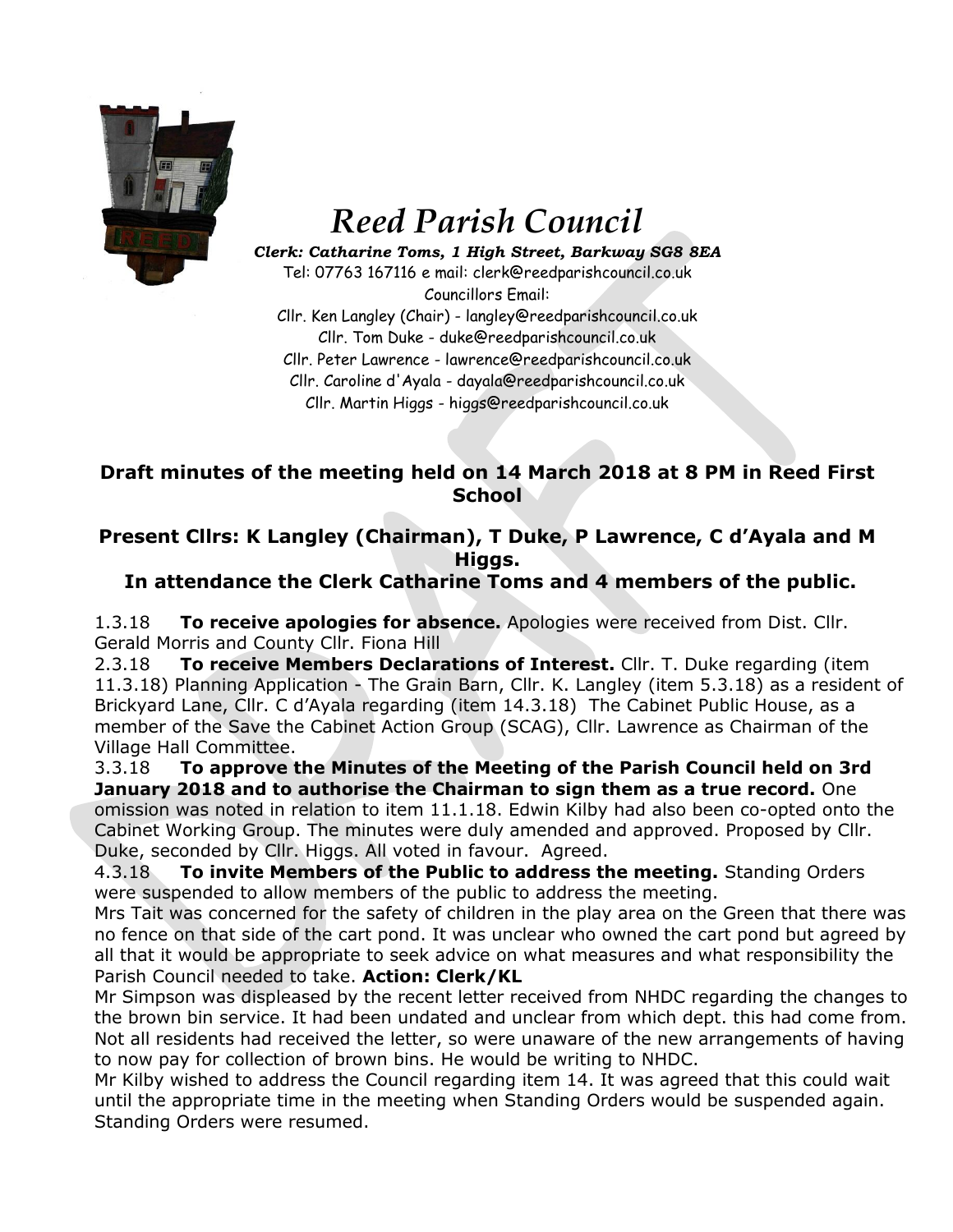#### 5.3.18 **Chairman's Report.**

Local Plan Hearing - Cllr. Langley had attended the Inspector's Hearing on 28th Feb. to listen to the session pertaining to Reed. It seemed likely that Reed would be confirmed as a category A village in the NHDC Local Plan, with scope for specified and limited housing growth only within the defined village boundary.

Biosolid Sewage Sludge - emails and letters had been received from parishioners in the north east side of Reed complaining about offensive smells arising from sewage fertiliser sludge piled up by Rand Bros. next to The Joint. Thames Water had been contacted and had offered safety assurances and had agreed to monitor the situation and take action if necessary. The Council to write to Rand Bros. to draw their attention to the problem and ask if this material could be stored elsewhere, more remotely from the village. Proposed by Cllr. Lawrence, seconded by Cllr. d'Ayala and agreed by all. **Action: KL/Clerk**

Cabinet Correspondence - Following the Jan. meeting, the Council wrote to NHDC Planning Enforcement Officer, Chris Braybrooke, regarding recent installation of hard standing at the Cabinet. Having clarified his use of the term 'permitted development' in relation to said works, he agreed to make a site visit to see these latest works. A neighbour of The Cabinet had contacted the Parish Council concerning the rubbish piled up in the car park of the Cabinet. He had contacted NHDC who had eventually confirmed that they did have powers (under the Town and Country Planning Act) to deal with it but were unwilling to act whilst a planning process was ongoing (i.e. the contested appeal).

Bulk LPG Tanks, Brickyard Lane Development - Since the developers had refused the residents' of Brickyard Lane request to build a safety wall between their gardens and the LPG tanks, Mr Tiffin (Area Planning Officer) at NHDC had informed that the developers were now applying retrospectively for planning permission for the tanks. Since receiving representations from residents and from Dist Cllr. Morris, Mr Tiffin had since decided that their anxieties over safety could be treated as a 'material' factor and that he would now require the developers to build the requested wall, or to re-submit a complete (retrospective) planning application for the whole development. As yet Mr Tiffin had not had any response from the developers.

6.3.18 **Accounts for Payment.** Accounts for emptying of dog bins, Playground inspection, HAPTC training, Clerk's expenses for purchase of new laptop plus stationery items and stamps, hire of school hall for meeting, the Clerk's salary and PAYE were agreed.

7.3.18 **To review effectiveness of internal controls (including risk assessment) and adopt any proposed changes to governance documents.** Councillors had previously been requested to remind themselves of the governance documents. Cllr. d'Ayala asked if the Standing Orders could be amended to incorporate the ability to allow Councillors to forward views to be considered at a meeting in their absence. The Clerk was requested to check the legality of this with HAPTC and report back at the next meeting. **Action: Clerk**

All other governance documents reviewed were considered appropriate and not requiring amendments. Proposed by Cllr. Duke, seconded by Cllr. Higgs. Agreed.

It was suggested that all governance documents be made available to view on the website. **Action: Clerk**

The Clerk reminded all Councillors that with the new General Data Protection Regulations coming into force from 25th May 2018, all Councillors should use their Parish Council email addresses for correspondence, which should be password protected. Cllr. Higgs suggested that Councillors email addresses should be incorporated into the minutes. **Action: Clerk** 8.3.18 **To agree to appoint Mr Peter McMeekin as Internal Auditor for 2017/18 -** Cllr Langley had written to Mr McMeekin and was pleased to report that he was willing to continue as Internal Auditor. Proposed by Cllr. Duke, seconded by Cllr. Lawrence. Agreed. Cllr. Langley was asked to pass on thanks from the Council to Mr McMeekin. **Action: KL** 9.3.18 **To review and approve level of insurance cover (including fidelity guarantee) -** The Clerk reported that all levels of insurance cover seemed appropriate,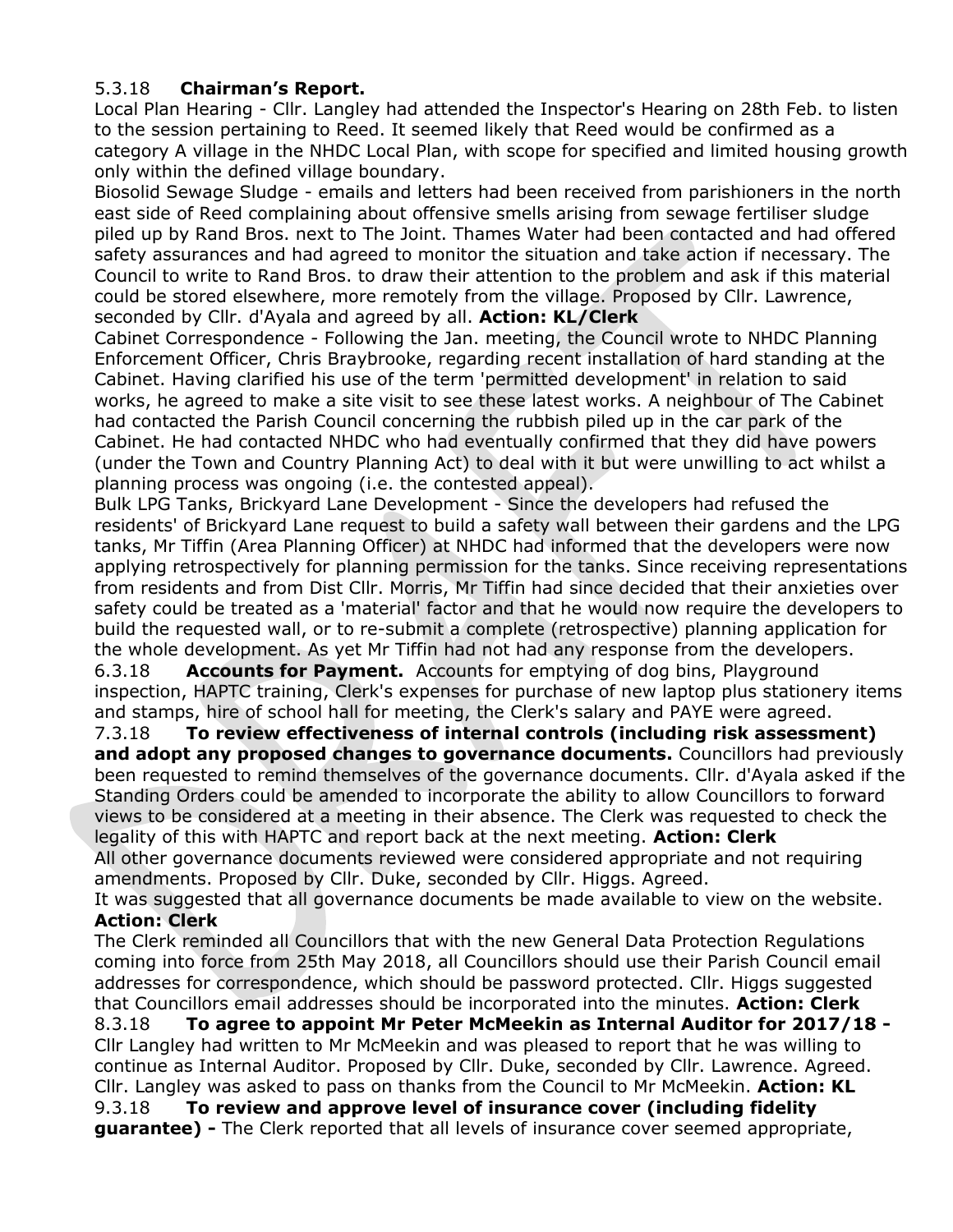including fidelity guarantee cover at  $£250,000$ . However, as the renewal was not until 1st June, quotations meanwhile would be sought from other insurers. The matter would be deferred until the May meeting. **Action: Clerk**

10.3.18 **To agree date of Weds 30th May for the Annual Meeting of the Parish Council and Bi-Monthly Parish Council Meeting followed directly by the Annual Parish Meeting -** This was agreed subject to availability of the Village Hall. The Clerk to check with the bookings clerk and secure booking. **Action: Clerk**

11.3.18 **To consider and make comment on planning application: Full Permission Householder: Detached garage The Grain Barn, Church Lane, Reed, Royston, Hertfordshire, SG8 8AP Case Ref: 18/00123/FPH -** Cllr. Duke was asked to leave the room. After

discussion it was proposed by Cllr. Higgs, seconded by Cllr. d'Ayala and agreed by all to support the application, along with a suggestion that similar planting to the west be put in along the northern boundary to screen the new building and the sub-station. Cllr. Langley to respond to NHDC. **Action: KL**

Cllr. Duke was invited back into the meeting.

12.3.18 **To discuss the report from the Annual Playground Inspection and agree any actions required.** Cllr. Lawrence informed the council that the findings on the report were all low risk and no action was necessary. The playground safety would continue to be kept under review and appropriate action would be taken in the light of any future findings. Satisfied that low risk. Proposed by Cllr. Lawrence, seconded by Cllr. Duke. Agreed.

13.3.18 **To consider quotations received for tree work on Church Lane and Blacksmiths Lane and agree to place order with chosen supplier.** Cllr. Lawrence had secured a lower quotation than previously. He was satisfied that the work would be carried out appropriately. Proposed by Cllr. d'Ayala and seconded by Cllr. Higgs. Agreed. Cllr Lawrence to liaise with the Clerk to place the order with the lowest priced supplier. **Action: PL/Clerk** 14.3.18 **The Cabinet Public House**

 **1) To receive and consider the report of the Parish Council Cabinet Loan Application Working Group -** The Working Group (consisting of Cllrs. Langley and d'Ayala and co-opted members Mike Howes and Edwin kilby) had produced a report in the form of a Business Plan which had been forwarded to Councillors previously and more latterly a financial table. The foundation of the Plan was that if the Parish Council decided to make an application for permission to borrow, the Plan demonstrated that the proposal was financially viable and set out evidence that it was acting in accordance with the will of the majority of people in Reed and that it fulfilled the purpose of borrowing that was to meet the needs of the Community.

The Councillors considered the document to be a most comprehensive report and Cllr. Langley thanked all members of the Working Group, particularly Edwin Kilby who had spent many hours pulling the Plan together and Cllr. d'Ayala who had liaised with outside experts to produce the financial reports.

Standing Orders were suspended to allow Edwin Kilby to address the Council. He reiterated that the Council was at this stage only seeking borrowing authority and that that the Council was a long way off from actually borrowing the money. It was prudent at this stage to get Ministry approval in principle.

It was proposed by Cllr. Lawrence, seconded by Cllr. Higgs and all voted unanimously in favour to resolve to adopt in full the report of the Working Party as a basis for an application to the Secretary of State for Housing Communities and Local Government for seeking permission to borrow. Resolved.

 **2) To seek the approval of the Secretary of State for Housing Communities and Local Government to apply to the Public Works Loan Board (PWLB) (or its replacement Body) for a loan of £400,000 for 35 years to purchase and restore to**